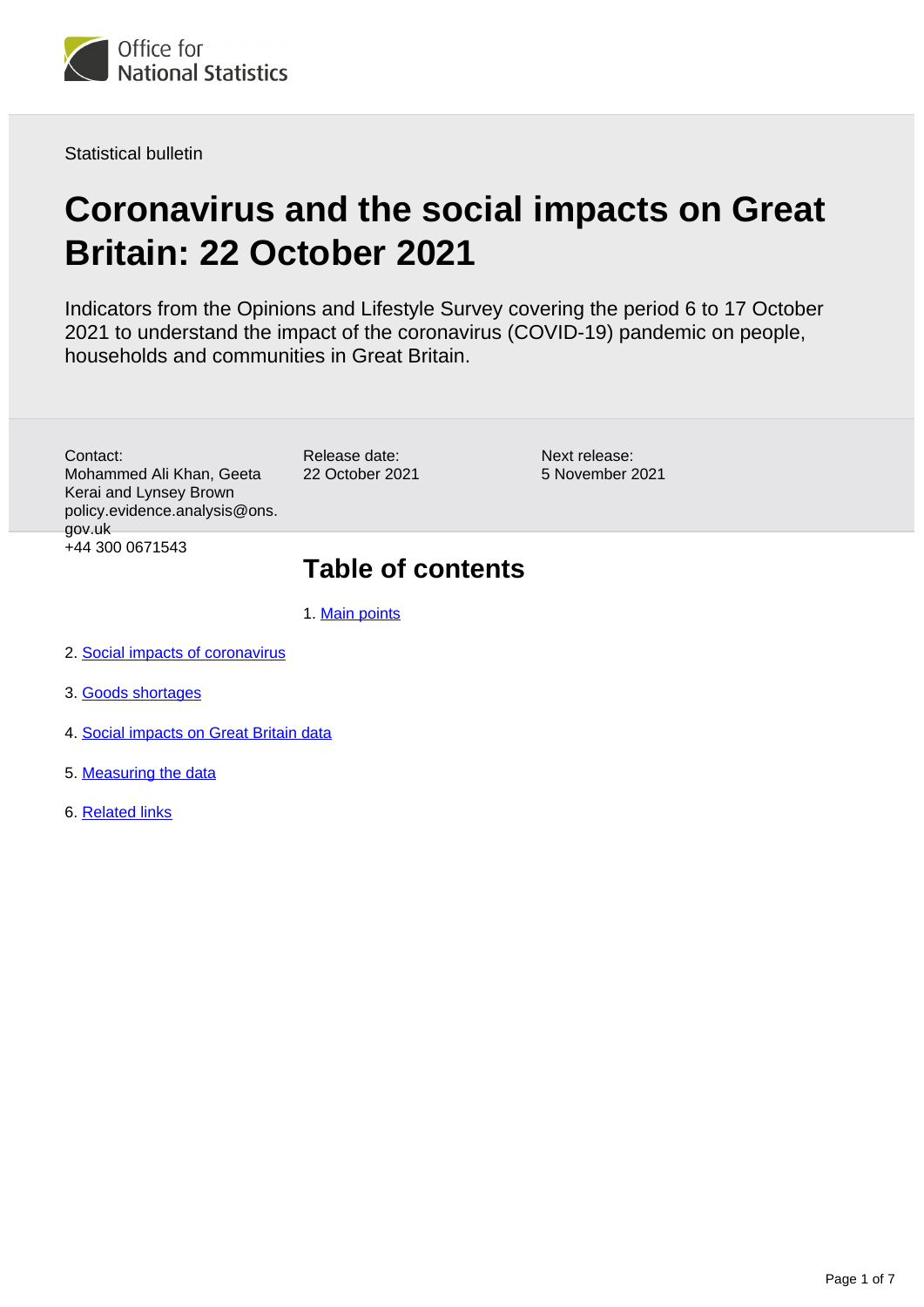## <span id="page-1-0"></span>**1 . Main points**

Throughout the period of 6 to 17 October 2021, based on adults in Great Britain:

- Around 8 in 10 (82%) adults reported they wore a face covering when outside their home in the past seven days, while around 4 in 10 (39%) reported they always or often maintained social distancing when outside their home.
- Among adults with a child aged 12 to 15 years living in their household, 6 in 10 (60%) reported that the child would be very likely or fairly likely to receive a coronavirus (COVID-19) vaccine.
- Around 9 in 10 (91%) adults who have received two doses of a COVID-19 vaccine would be very or fairly likely to have a booster vaccine if offered.
- Around 1 in 6 (16%) adults reported they had not been able to buy essential food items because they were not available (17% in the previous period), with around 5 in 10 (47%) reporting that everything they needed had been available to buy (57% in the previous period.
- Around 4 in 10 (37%) adults reported they were unable to buy fuel because it was not available (15% in the previous period).

## <span id="page-1-1"></span>**2 . Social impacts of coronavirus**

Throughout the period of 6 to 17 October 2021, based on adults in Great Britain:

### **Face coverings**

Most adults (84%) felt that wearing a face covering was either very important or important as a measure to slow the spread of coronavirus (COVID-19).

At the same time, 82% of adults reported they wore a face covering when outside their home in the past seven days compared with 86% in the previous period (22 September to 3 October 2021). This continues a trend of gradual decline since the start of July 2021.

## **Social distancing**

Most adults (84%) felt that social distancing from others not in their household was either very important or important, though only 39% reported they always or often maintained social distancing when outside their home. This figure has steadily decreased since the start of May 2021.

### **Physical contact outside and inside the home**

Just over half of adults (55%) reported they avoided physical contact with others outside their home in the past seven days, which remains unchanged from the previous period.

When friends and family had come into their home, the most common actions adults reported to help reduce the spread of coronavirus (COVID-19) were: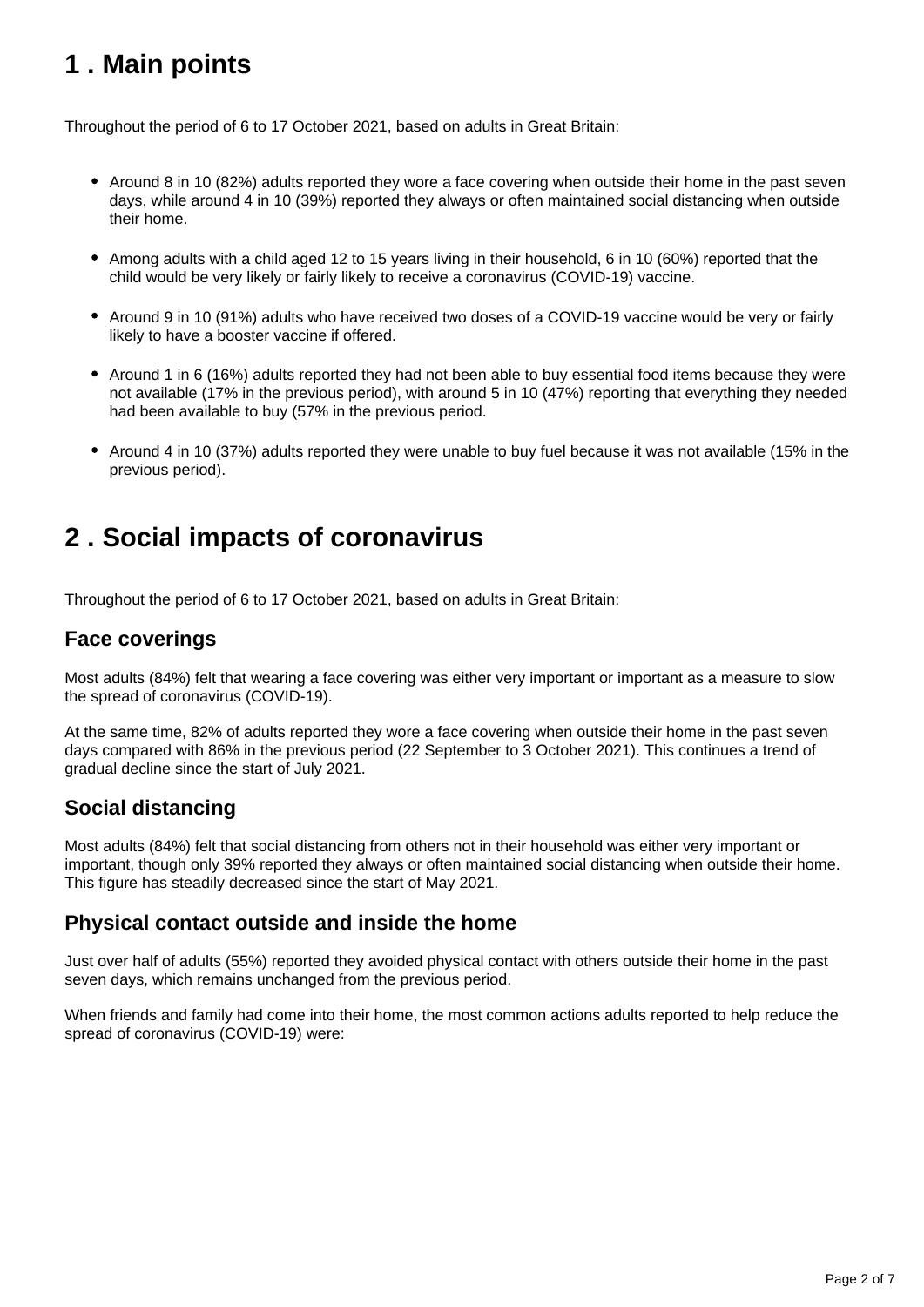- washing hands regularly (33%)
- opening windows or doors (28%)
- maintaining social distancing (17%)
- cleaning touch points (15%)

Around 4 in 10 adults (42%) reported friends and family had not come into their homes in the past seven days.

## **Self-isolation**

The proportion of adults who reported self-isolating in the past seven days remained stable at 3%, unchanged from the previous period. The main reasons adults self-isolated were:

- they had been in contact with someone who had tested positive for coronavirus (24%)
- they had tested positive for COVID-19 (24%)
- they had COVID-19 symptoms (17%)

### **Personal well-being measures**

The four personal well-being measures all remained stable:

- life satisfaction (7.1 in both this period and the previous period)
- feeling that the things done in life are worthwhile (7.3 in this period, 7.4 in the previous period)
- happiness (7.0 in this period, 7.1 in the previous period)
- anxiety (4.0 in both this period and the previous period)

## **Location of work**

Among working adults:

- 7 in 10 (70%) reported travelling to work at some point in the past seven days (67% in the previous period)
- 3 in 10 (30%) reported working from home at some point in the past seven days (29% in the previous period)

### **Vaccination of children aged 12 to 15 years**

Of adults with a child aged between 12 and 15 years in their household, 6 in 10 (60%) reported the child would be very likely or fairly likely to receive a vaccine for the coronavirus (COVID-19). Around 1 in 6 (17%) said the child had already received a vaccine (4% in the previous period).

## **Coronavirus (COVID-19) booster vaccine**

Among adults who have received both doses of a coronavirus (COVID-19) vaccine, around 9 in 10 (91%) said they would be very likely or fairly likely to have the coronavirus (COVID-19) booster vaccine if offered to them. 1 in 33 (3%) were very unlikely or fairly unlikely to have the booster vaccine if offered.

The most common reasons reported for being very or fairly unlikely to have the booster vaccine if offered were: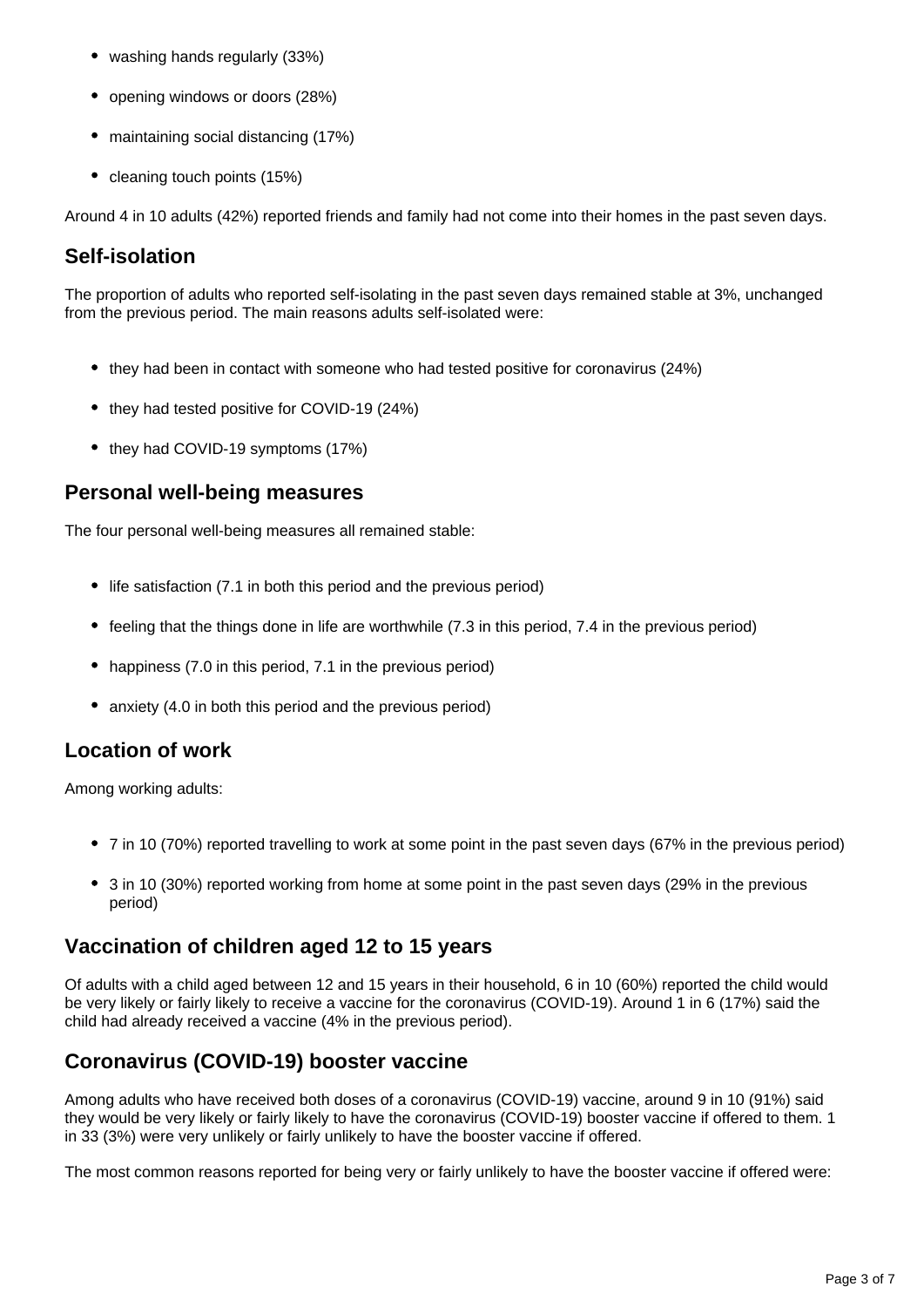- thinking the first and second vaccine will be enough to keep safe (50%)
- being worried about long-term effects on health (34%)
- thinking the vaccine booster should be offered to others instead (33%)
- thinking the vaccine booster will not offer any extra protection (25%)

## <span id="page-3-0"></span>**3 . Goods shortages**

In this period, we also asked adults whether they had experienced shortages of any goods at any time in the past two weeks<sup>1</sup>:

- around 1 in 6 (16%) reported they had not been able to buy essential food because it was not available
- around 4 in 10 (37%) were unable to buy fuel because it was not available
- around 1 in 4 (23%) reported they had not been able to buy other non-essential food items
- around 5 in 10 (47%) reported that everything they needed had been available to buy

When asked to think about the likelihood of buying more food or fuel over the next seven days:

- Around 6 in 10 (63%) reported they were very unlikely or fairly unlikely to buy more food than usual
- Around 7 in 10 (69%) reported they were very unlikely or fairly unlikely to buy more fuel than usual

### **Food shortages**

When food shopping, around 6 in 10 (61%) adults reported experiencing some differences compared with the usual. The most commonly reported differences were:

- $\bullet$  less variety in the shops (43%)
- items needed were not available and a replacement could not be found (21%)
- items needed were not available, but a replacement was found (20%)
- having to go to more shops to get what was needed (13%)

Most adults (85%) reported their food shopping habits had not changed in the past two weeks; 6% reported buying more and 9% reported buying less.

## **Medicine shortages**

Around 2 in 10 (21%) adults who had tried to buy medicine or get a prescription reported experiencing some differences compared with the usual. The most commonly reported differences were: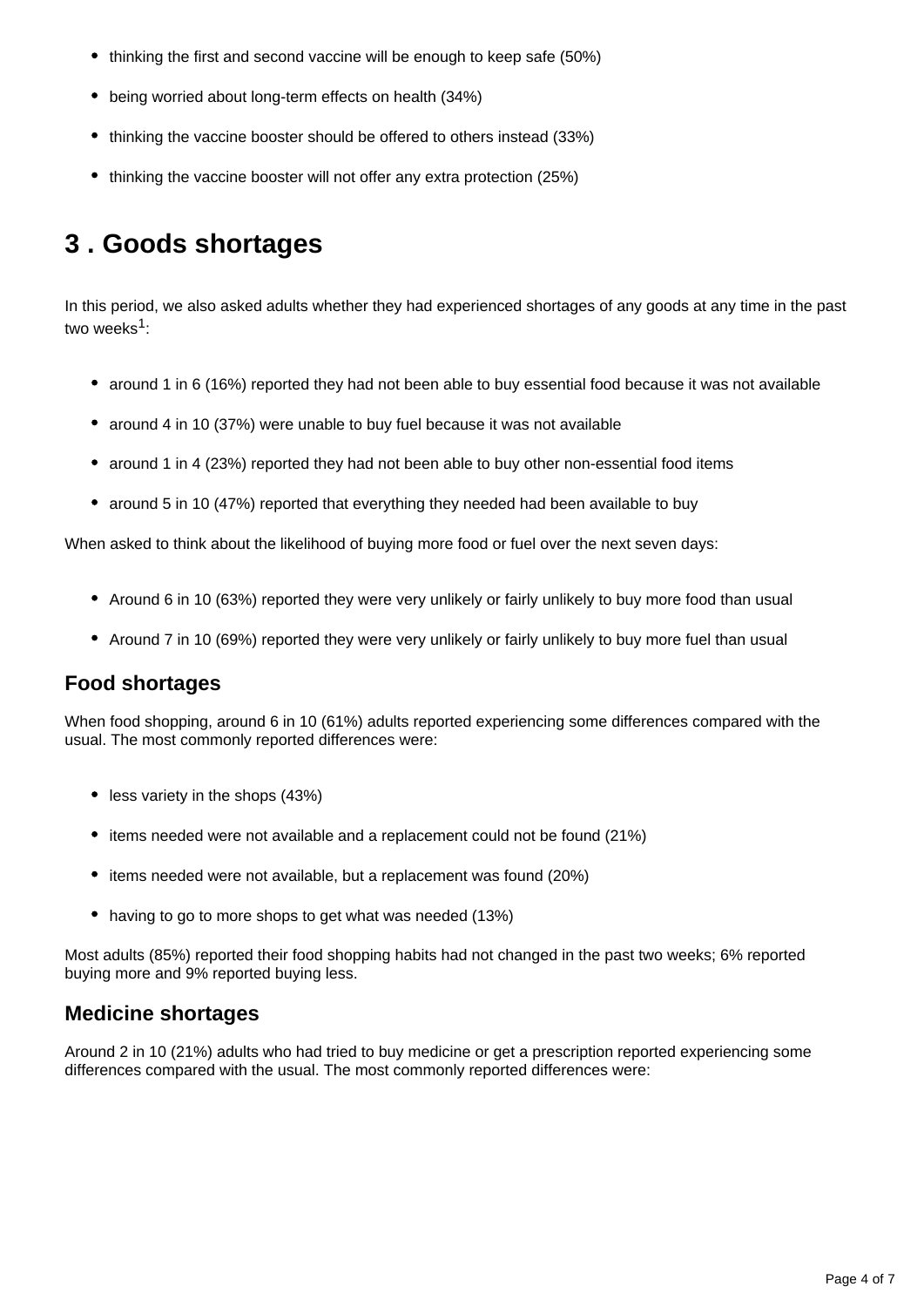- having to wait longer for their prescription (13%)
- having to go to more pharmacies to find what they needed (4%)
- items needed were not available, but a replacement was found (3%)
- items needed were not available and a replacement could not be found (3%)

#### **Notes for: Goods shortages section**

1. Totals for estimates regarding adults' experiences of shortages of goods may not sum to 100% as respondents were able to choose more than one option. Please see the datasets provided with this bulletin for further detail.

## <span id="page-4-0"></span>**4 . Social impacts on Great Britain data**

[Coronavirus and the social impacts on Great Britain](https://www.ons.gov.uk/peoplepopulationandcommunity/healthandsocialcare/healthandwellbeing/datasets/coronavirusandthesocialimpactsongreatbritaindata)

Dataset | Released 22 October 2021

Indicators from the Opinions and Lifestyle Survey (OPN) to understand the impact of the coronavirus (COVID-19) pandemic on people, households and communities in Great Britain. Includes breakdowns by age, sex and region.

[Coronavirus and the social impact on Great Britain: Likelihood of a child receiving a vaccine for coronavirus](https://www.ons.gov.uk/peoplepopulationandcommunity/healthandsocialcare/conditionsanddiseases/datasets/coronavirusandthesocialimpactsongreatbritainlikelihoodofachildreceivingavaccineforcoronaviruscovid19)  [\(COVID-19\)](https://www.ons.gov.uk/peoplepopulationandcommunity/healthandsocialcare/conditionsanddiseases/datasets/coronavirusandthesocialimpactsongreatbritainlikelihoodofachildreceivingavaccineforcoronaviruscovid19)

Dataset | Released on 22 October 2021

Dataset from the Opinions and Lifestyle Survey (OPN) on the likelihood of children aged between 12 and 15 years receiving a coronavirus (COVID-19) vaccine, covering the period 6 to 17 October 2021.

[Coronavirus and the social impacts on Great Britain: Personal experience of shortage of goods](https://www.ons.gov.uk/peoplepopulationandcommunity/healthandsocialcare/conditionsanddiseases/datasets/coronavirusandthesocialimpactsongreatbritainpersonalexperienceofshortageofgoods)

Dataset | Released on 22 October 2021

Data from the Opinions and Lifestyle Survey (OPN) on whether people experienced shortage of goods such as food, medicine and fuel when shopping, covering the period 6 to 17 October 2021.

## <span id="page-4-1"></span>**5 . Measuring the data**

This release contains data and indicators from a module being undertaken through the Office for National Statistics' (ONS') Opinions and Lifestyle Survey (OPN) to understand the impact of the coronavirus (COVID-19) pandemic on British society.

Breakdowns by age, sex, region and country, including [confidence intervals](https://www.ons.gov.uk/methodology/methodologytopicsandstatisticalconcepts/uncertaintyandhowwemeasureit#confidence-interval) for the estimates, are contained in the [Coronavirus and the social impacts on Great Britain dataset.](https://www.ons.gov.uk/peoplepopulationandcommunity/healthandsocialcare/healthandwellbeing/datasets/coronavirusandthesocialimpactsongreatbritaindata)

Where changes in results from previous weeks are presented in this bulletin, associated confidence intervals should be used to assess the [statistical significance](https://www.ons.gov.uk/methodology/methodologytopicsandstatisticalconcepts/uncertaintyandhowwemeasureit#statistical-significance) of the differences.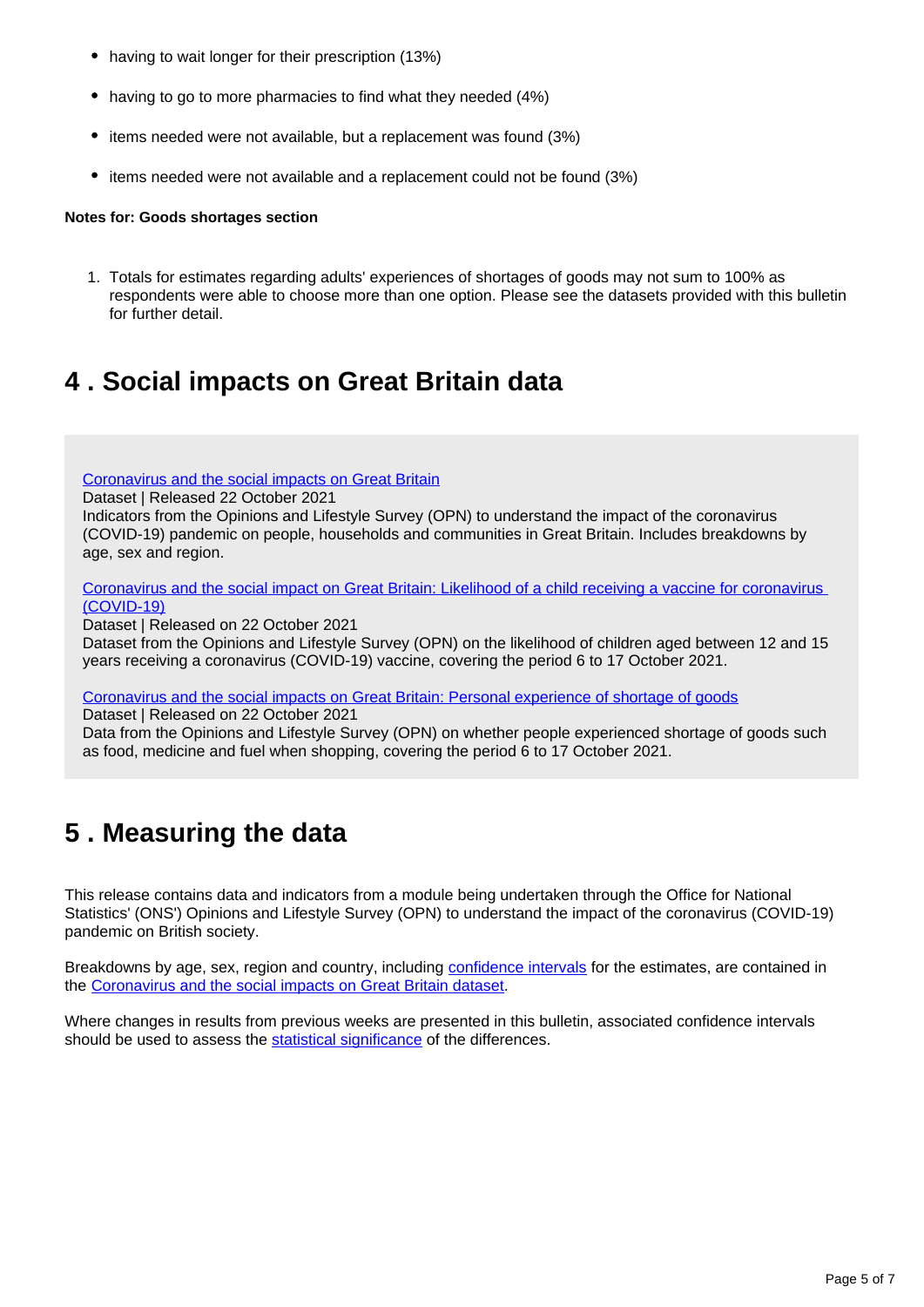## **Sampling and weighting**

From the period between 4 and 8 August 2021 onwards, the OPN sample size was reduced to around 5,000 households in each period to help ensure the survey remains sustainable. In this period between 6 and 17 October, we sampled 5,901 households. These were randomly selected from those that had previously completed the Labour Market Survey (LMS) or OPN. The responding sample contained 4,004 individuals, representing a 68% response rate.

Survey weights were applied to make estimates representative of the population (based on September 2021 population estimates). Further information on the survey design and quality can be found in the Opinions and [Lifestyle Survey Quality and Methodology Information.](https://www.ons.gov.uk/peoplepopulationandcommunity/healthandsocialcare/healthandlifeexpectancies/methodologies/opinionsandlifestylesurveyqmi)